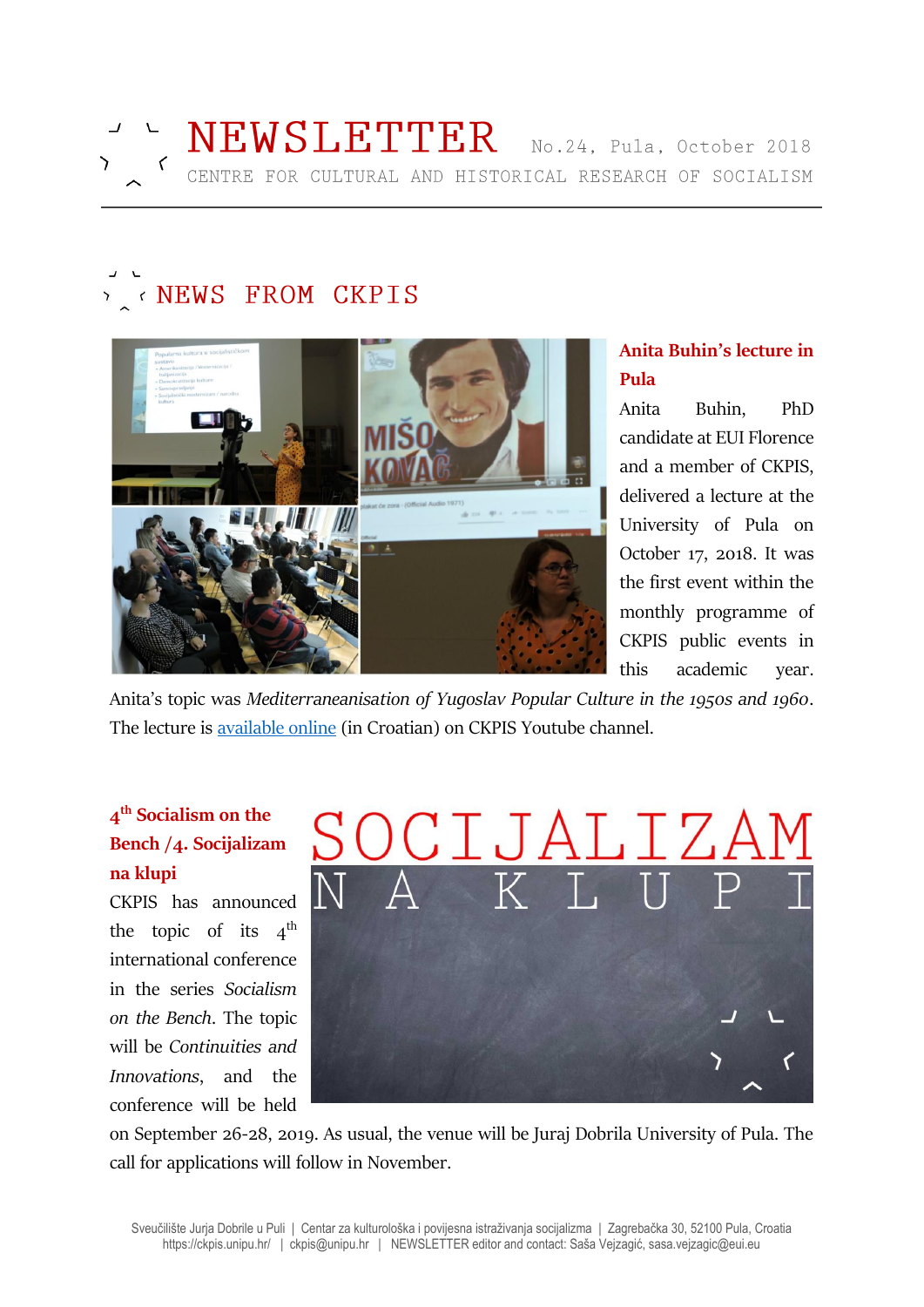

# **CONFERENCES**

## **Tele(visualising) Health: TV, Public Health, its Enthusiasts and its Publics – London: 27 February – 1 March 2019**

The conference aims to bring together scholars from different fields (such as, but not limited to, history, history of science, history of medicine, communication, media and film studies, television studies) working on the history of television in Great Britain, France and Germany (West and East) (the focus of the ERC BodyCapital project)… [\(Read more\)](https://bodycapital.unistra.fr/) Application deadline: 15 November 2018

## **From Democratization to Democracy: Oral History in the Study of Contemporary History – Olomouc: 7 February 2019**

We welcome interdisciplinary research-based proposals as well as proposals addressing theoretical, methodological, ethical, legislative or practical issues of oral history. Reports from ongoing or already completed student researches and projects are also welcomed. [\(Read more\)](http://www.coh.usd.cas.cz/wp-content/uploads/CFP_Oral_History_Conference_2019_EN.pdf)

Application deadline: 16 December 2018

### **1989 in the East: between order and subversion – Paris: October 2019**

The political events that unfolded in Eastern Europe around the year 1989 have constituted one of the largest upheavals that the European continent has seen since the end of the Second World War and the dawn of the Cold War. The congress intends to re-examine the processes that led to the disintegration of communist regimes in the countries of Central and Eastern Europe as well as in the Balkans and the USSR. [\(Read more\)](https://calenda.org/479747) Application deadline: 1 December 2018

# **Rurality and future making – Comparative Perspectives from Europe, the Middle East, and the Mediterranean – Cologne: 22-24 May 2019**

This conference brings together three GAA regional working groups – Anthropology of Europe, the Middle East and the Mediterranean – to explore rurality as a reserve and resource for future-making in their interconnected and transnational regionalities. It invites participants to explore situated practices of future-making in order to trace… [\(Read more\)](https://hcommons.org/deposits/objects/hc:21388/datastreams/CONTENT/content) Application deadline: 31 December 2018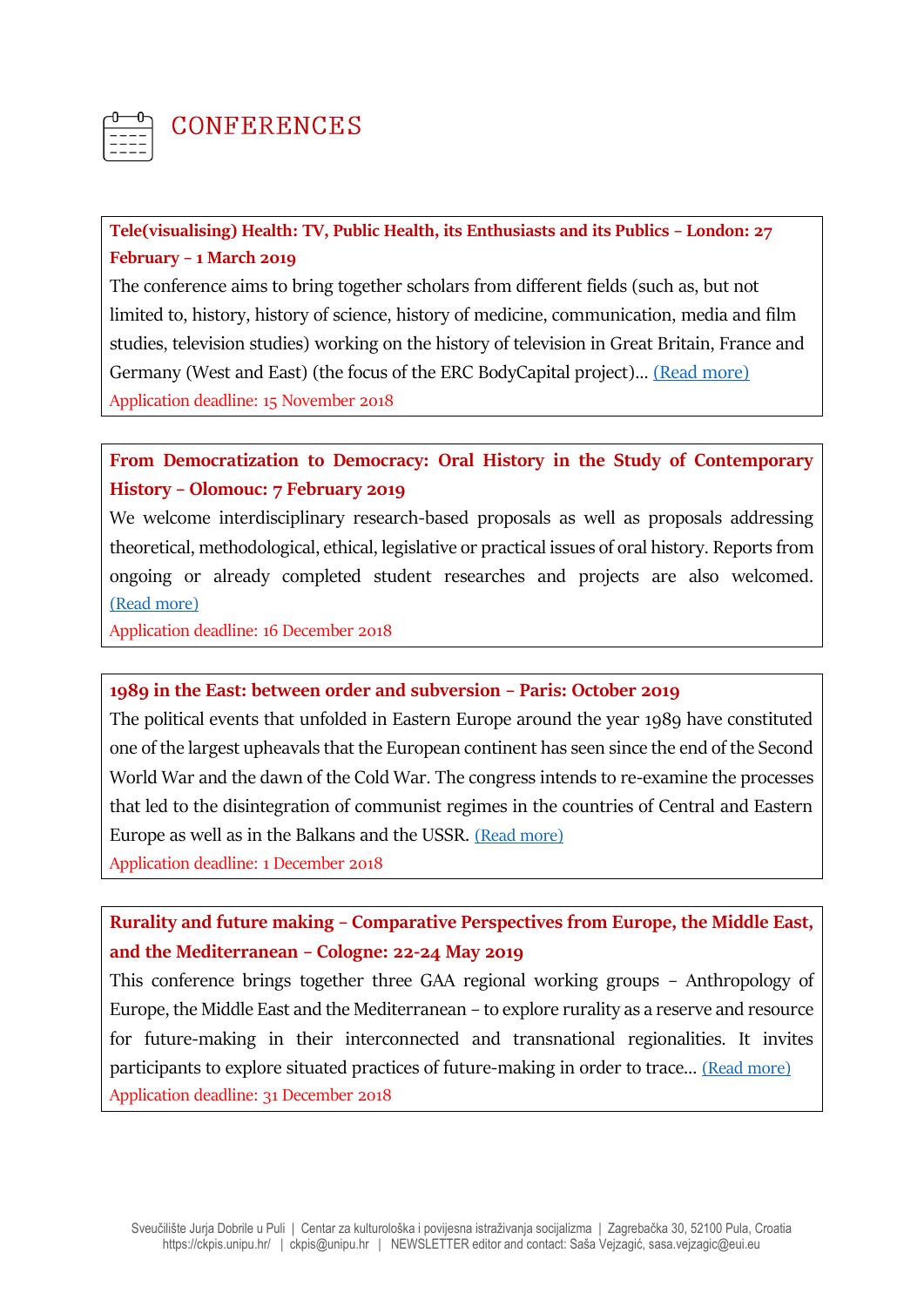#### **Technology and Power - Katowice: 22-27 July 2019**

The recent interest in transnational history has extended the range of these topics and revealed their interconnectedness. Technological change is disrespectful of national borders: technical knowledge and technicians travel, and new technologies of communication and transport transform balances of trade and power on a worldwide scale. We have only begun to explore these global dimensions, and the symposium will offer… [\(Read more\)](http://www.icohtec.org/w-annual-meeting/katowice-2019/) Application deadline: 15 January 2019

# **Myths, Memories and Economies: Post-Socialist Transformations in Comparison – Warsaw: 28-30 October 2019**

The conference organisers invite presentations on economy and memory, in particular, but not limited to the context of post-socialist economic transformations in East-Central Europe, as well as their interactions with parallel economic processes in other parts of the world. They may be based on a wide range of disciplinary perspectives, including… [\(Read more\)](http://enrs.eu/cfp-myths-memories-economies) Application deadline: 15 January 2019

#### **Histories of Business Knowledge - Cartagena: 14 March 2019**

In this paper development workshop, we discuss work-in-progress papers addressing business knowledge from a historical perspective. We welcome contributions about the development of business knowledge over time, be that in the context of commercial enterprises, non-for-profit organizations, or educational institutions broadly construed. We specifically encourage historians who are interested in the development... [\(Read more\)](http://aom.org/uploadedFiles/Publications/AMLE/Cartagena.pdf) Application deadline: 8 February 2019

# **Spaces and Places on the Edge: Margins, Borders, and Thresholds – Liverpool: 24-26 April 2019**

Place or space identified as on the edge is often the result of a judgment from the center. But it is also along the edges that one can shape or define the center. Edge and center are clearly relational and dynamic. What is a liminal space from one perspective can be the center from another vantage point. [\(Read more\)](https://urbanmorphosis.wixsite.com/urbanlab/news-1/international-conference-three-decades-of-post-socialist-transition-1989-2019)

Application deadline: 15 February 2019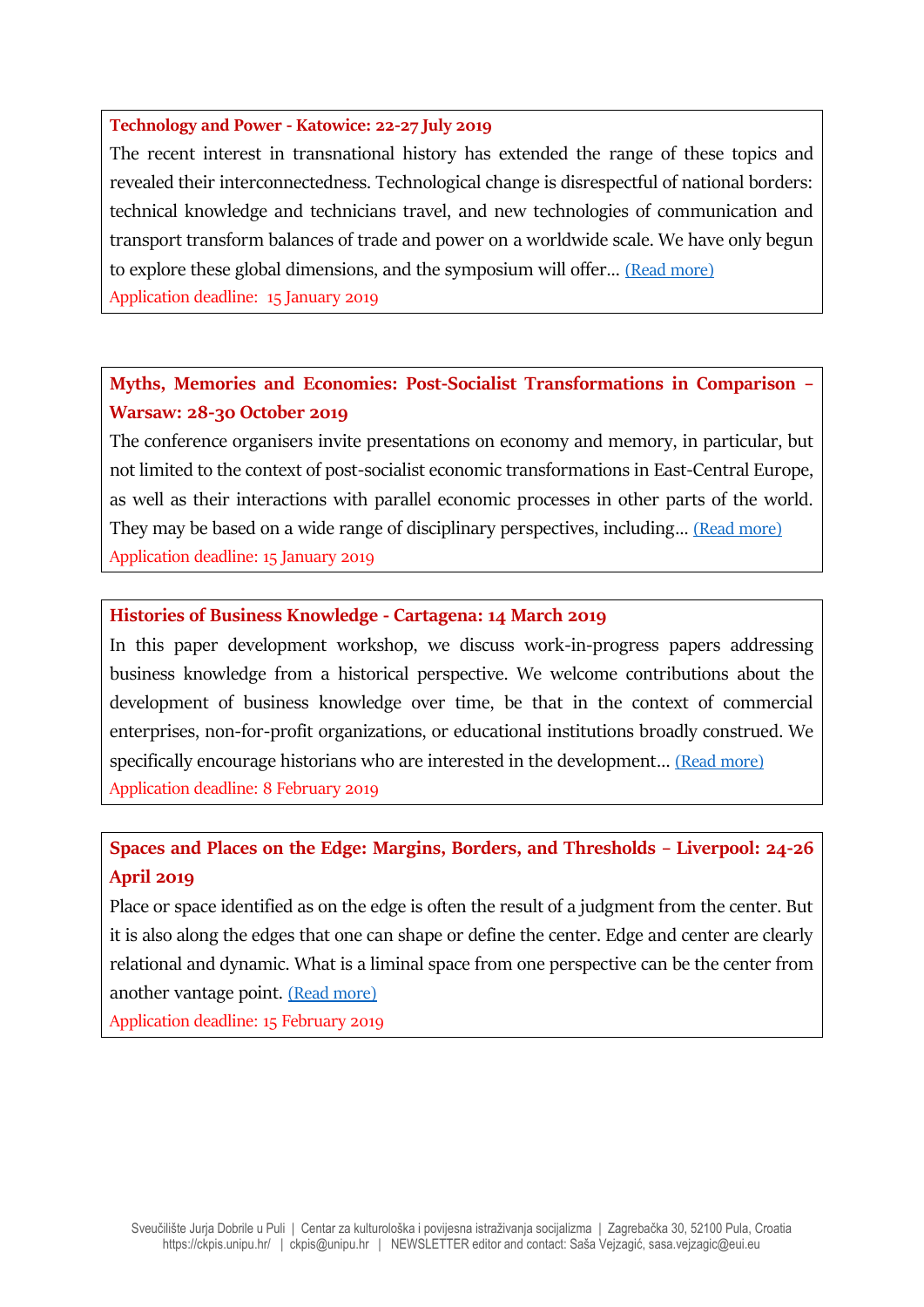

# PUBLICATIONS

# **Südost-Forschungen – Special issue: Making of the Socialist Man. Croatian Society and the Ideology of Yugoslav Socialism**

The journal "Südost-Forschungen" (Southeast Studies), which has appeared since 1936 in the form of a yearbook, is the Leibniz Institute for East and Southeast European Studies' publication medium for covering historical research on Southeast Europe. Interdisciplinarily conceived, the journal is open to contributions on subjects ranging from the Byzantine era to contemporary… [\(Read More\)](https://www.ios-regensburg.de/ios-publikationen/zeitschriften/suedost-forschungen.html)

#### **Journal of Cold War Studies 20 (2018), 3**

The Journal of Cold War Studies features peer-reviewed articles based on archival research in the former Communist world and in Western countries. Articles in the journal draw on declassified materials and new memoirs to illuminate and raise questions about numerous historical and theoretical concerns: theories of decision-making, deterrence, bureaucratic politics… [\(Read More\)](https://www.mitpressjournals.org/toc/jcws/20/3)

# **Central European History 51 (2018), 3 - Special Issue Masculinity and the Third Reich**

Latest issue of Central European History offers articles, review essays, and book reviews that range widely through the history of Germany, Austria, and other German-speaking regions of Central Europe from the medieval era to the present. All topics and approaches to history are welcome, whether cultural, social, political, diplomatic, intellectual, economic, and military history, [\(Read More\)](https://www.cambridge.org/core/journals/central-european-history/latest-issue)

### **Labor History 59 (2018), 5**

Labor History is the pre-eminent journal for historical scholarship on labor. It is thoroughly ecumenical in its approach and showcases the work of labor historians, industrial relations scholars, labor economists, political scientists, sociologists, social movement theorists, business scholars and all others who write about labor issues. Labor History is also committed… [\(Read more\)](https://www.tandfonline.com/toc/clah20/59/5?nav=tocList&)

# **Twentieth Century Communism (2018), 15**

### **Communist states and postwar Africa**

wentieth Century Communism provides an international forum for the latest research on the history and theory of Communism across the globe. It forms an entry point into key developments and debates, many of which are not otherwise accessible to English-language historians. [\(Read more\)](https://www.lwbooks.co.uk/twentieth-century-communism/15)